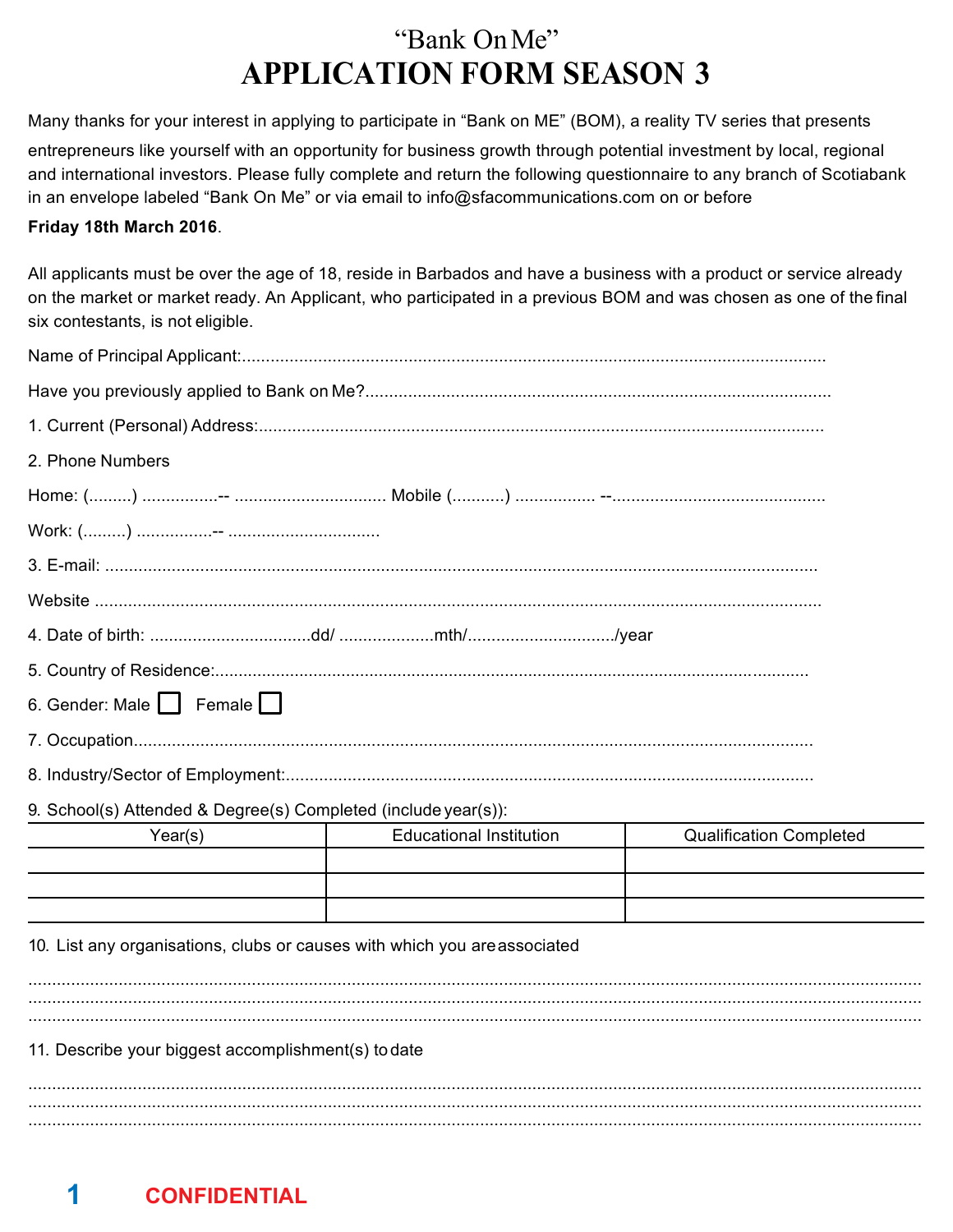| 12. Where and/or how did you learn about Bank on ME?                                                                     |          |          |  |
|--------------------------------------------------------------------------------------------------------------------------|----------|----------|--|
|                                                                                                                          |          |          |  |
|                                                                                                                          |          |          |  |
|                                                                                                                          |          |          |  |
| 15. If applying as part of a group, the name(s) of your collaborator(s):                                                 |          |          |  |
|                                                                                                                          |          |          |  |
|                                                                                                                          |          |          |  |
|                                                                                                                          |          |          |  |
| 16. Current Business Address (if applicable):                                                                            |          |          |  |
|                                                                                                                          |          |          |  |
|                                                                                                                          |          |          |  |
| 17. In what year did your business start operations?                                                                     |          |          |  |
|                                                                                                                          |          |          |  |
| 18. Describe your business in DETAIL ---what does it do? What product or service does it offer?                          |          |          |  |
| Provide as much detail as possible.                                                                                      |          |          |  |
|                                                                                                                          |          |          |  |
| 19. Who are your customers and potential customers? (Categories: e.g. children, seniors, government, and tourists)       |          |          |  |
|                                                                                                                          |          |          |  |
|                                                                                                                          |          |          |  |
| 20. What is the level of sales revenue (gross) for the business in the last three periods of operations (if applicable)? |          |          |  |
| Please state relevant period (month, quarter, year) and revenue in Barbados Dollars.                                     |          |          |  |
|                                                                                                                          |          |          |  |
| Period 1                                                                                                                 | Period 2 | Period 3 |  |

| Period 1 | Period 2 | Period 3 |
|----------|----------|----------|
| BDS\$    | BDS\$    | BDS\$    |
|          |          |          |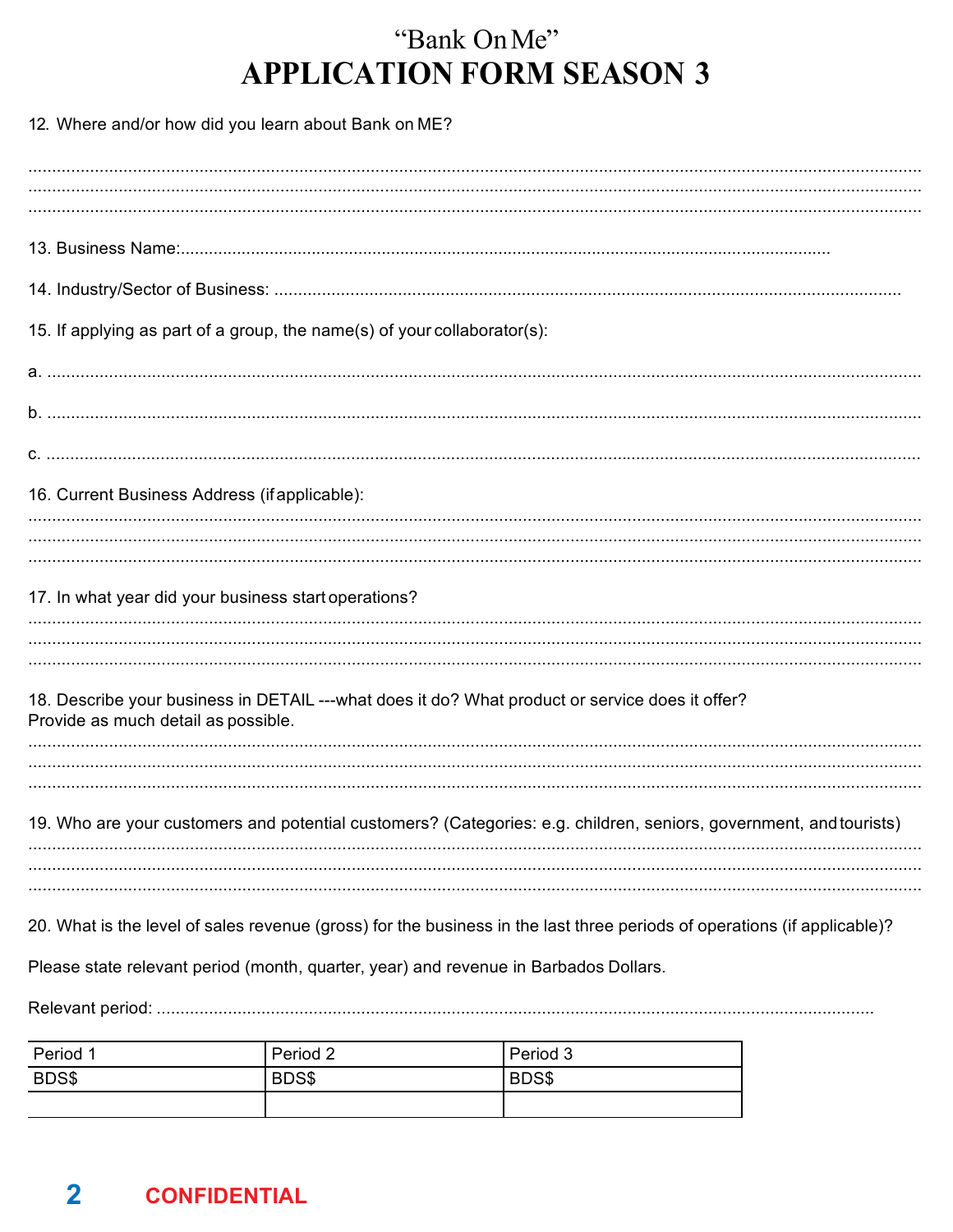21. What is the sales revenue potential for the business over the next five years of operation? Please provide revenue (gross) estimates in Barbados Dollars.

| Period | Period                    | $\overline{\phantom{a}}$<br>_<br>ڈ eriod' | Period      | <b>്</b> Period ം |
|--------|---------------------------|-------------------------------------------|-------------|-------------------|
| BDS\$  | <b>RDCC</b><br><b>DUS</b> | <b>DDCC</b><br><b>DUS</b>                 | oned<br>סטש | BDS\$             |

22. What is the export potential of your business? Please give a description of potential markets, target groups, revenues, strategic partnerships etc.

23. What is the unique selling proposition? What is the unique selling point of your business? That factor that makes your product or service different from and better than others on the market?

| . |
|---|
|   |
|   |

24. Why do you want to pitch your business on "Bank on Me"?

25. What investment amount are you seeking? How much financial investment do you need immediately to grow your business? Please quote the required investment in Barbados Dollars

26. What do you intend to do with the investment funds? How will you use the funds?

27. What attempts have you made to build your business? What has been your success sofar?

|  | . |
|--|---|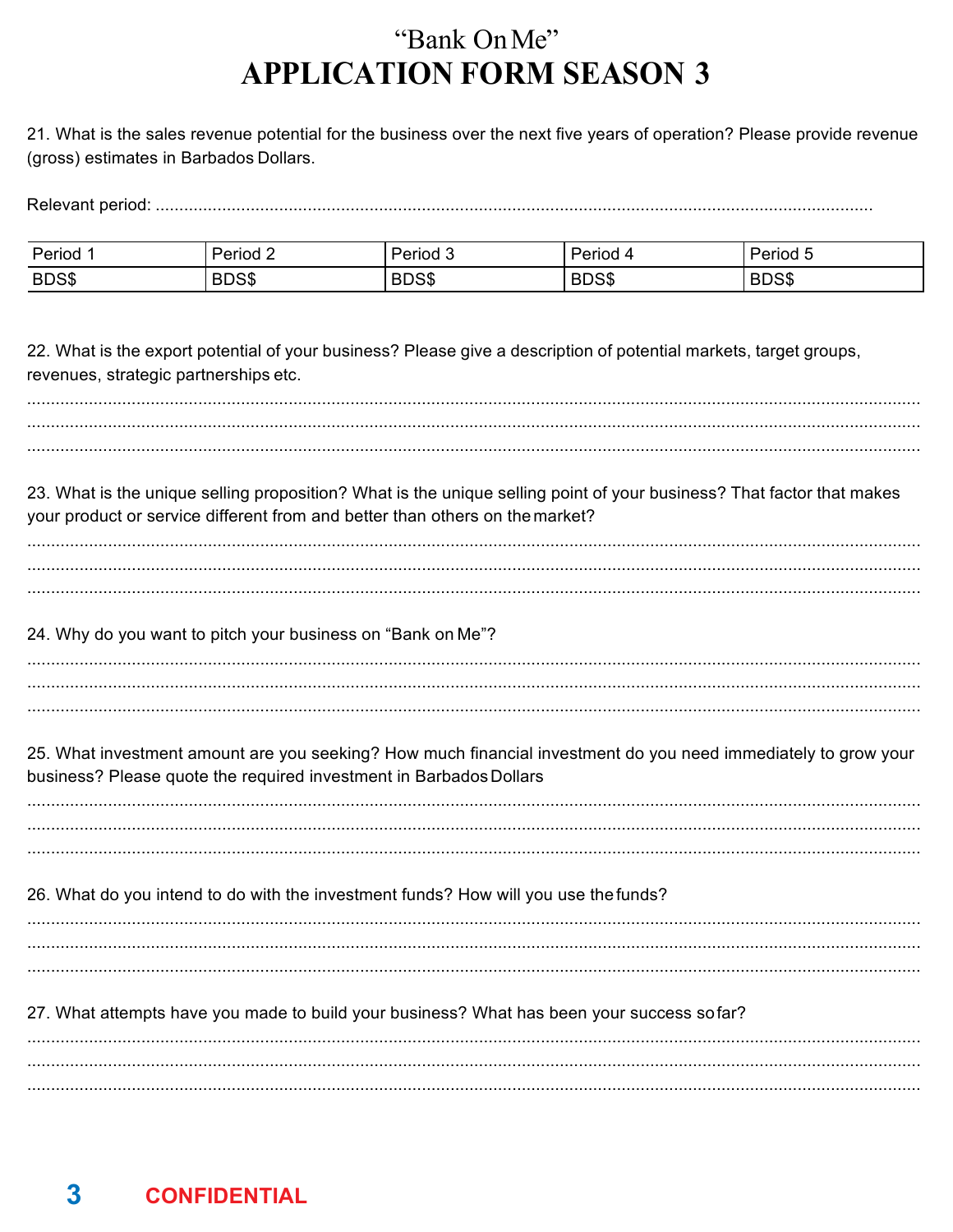|                         | Date: |
|-------------------------|-------|
|                         |       |
|                         |       |
|                         |       |
| Collaborators (if any): |       |
|                         |       |
|                         |       |
|                         | Date: |
|                         |       |
| Collaborators (if any): |       |
|                         |       |
|                         |       |
|                         | Date: |
| Collaborators (if any): |       |
|                         |       |
|                         |       |
|                         | Date: |

 $\overline{\mathbf{4}}$ **CONFIDENTIAL**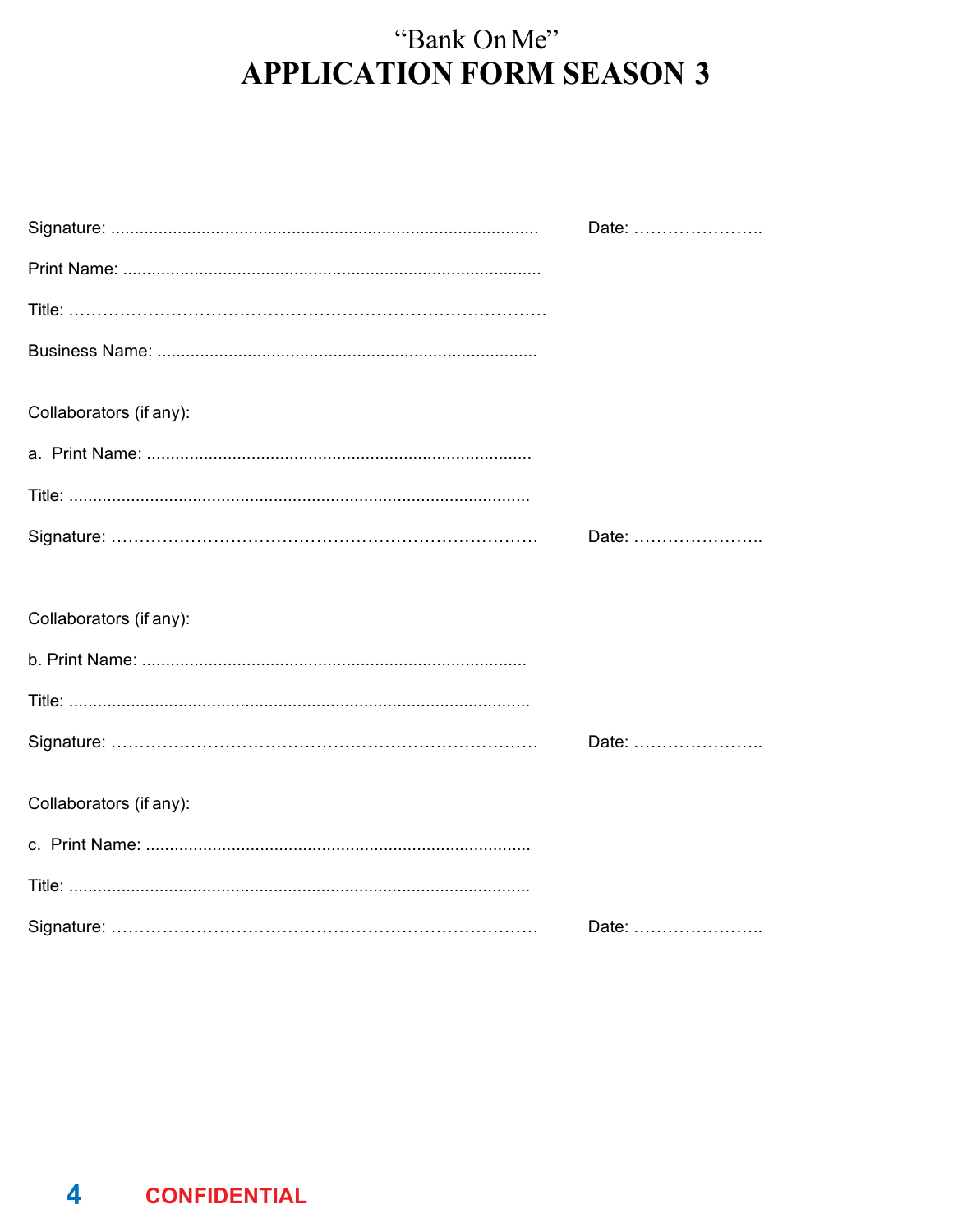#### **AUDITION RELEASE PLEASE READ, SIGN AND DATE the following.**

In consideration for my possible appearance in the reality-based competition television series entitled "BANK ON ME" (hereinafter referred to as the Series) and for other good and valuable consideration, the receipt and sufficiency of which are hereby acknowledged, I hereby agree as follows **("Agreement"**):

**1. Eligibility Requirements.** I hereby represent and warrant that: (i) I am 18 years of age or older; (ii) I am a resident of Barbados; (iii) neither I nor any of my immediate family members or anyone living in my household may be or has been within the past one (1) year employees, contractors, officers, directors or agents of any of the **Executive Producer** or **Producer** (Producer) or related entity or, (b) any person or entity involved in the development, production, distribution or other exploitation of the Series or any variation thereof. (iv) I understand and agree that if I am chosen as one of the final 12 contestants, I am required to attend all scheduled workshops and promotional events and that any exceptions will be at the sole discretion of the Producer.

The Producer reserves the right at any time to render ineligible any person who the Producer determines, in its sole discretion, is sufficiently connected with the production, administration, or distribution of the Series such that his or her participation in the Series could create the appearance of impropriety. I further understand and agree that the Producer reserves the right to change any of the eligibility requirements at any time.

**2. Grant of Rights.** In consideration for my possible appearance in the Series and for other good and valuable consideration, the receipt and sufficiency of which are hereby acknowledged, I (including any entity set forth below) hereby grant the Producer and each of its respective employees, contractors, agents, representatives, officers, directors, assignees, designees, licensees (including, without limitation the **Caribbean Broadcasting Corporation**, the **Caribbean Media Corporation** and any television network and television stations which exhibit the Series or which has the right to exhibit the Series (collectively "**Network**")) and affiliated and related entities the following:

- a. The absolute and irrevocable right and permission (but not the obligation) to interview me, audition me, photograph, film, tape and otherwise visually, audio visually and/or by audio means record me and/or my voice ("**Likeness**") by any method whatsoever in and in connection with the Series and the business activities of Producer and Network.
- b. The absolute and irrevocable right and permission (but not the obligation) to photograph, film, tape and otherwise visually, audio visually and/or by audio means record any idea, product, invention, service or business owned or controlled by me, including without limitation any names, logos, artwork, packaging, trademarks and service marks related thereto, (collectively "**Business Indicia**") by any method whatsoever in and in connection with the Series and the business activities of Producer andNetwork.
- c. All rights of every kind and character whatsoever, whether now known or hereafter devised, in perpetuity throughout the universe in and to (I) any and all footage, tapes and/or other recordings taped, filmed, photographed, recorded and/or otherwise producedhereunder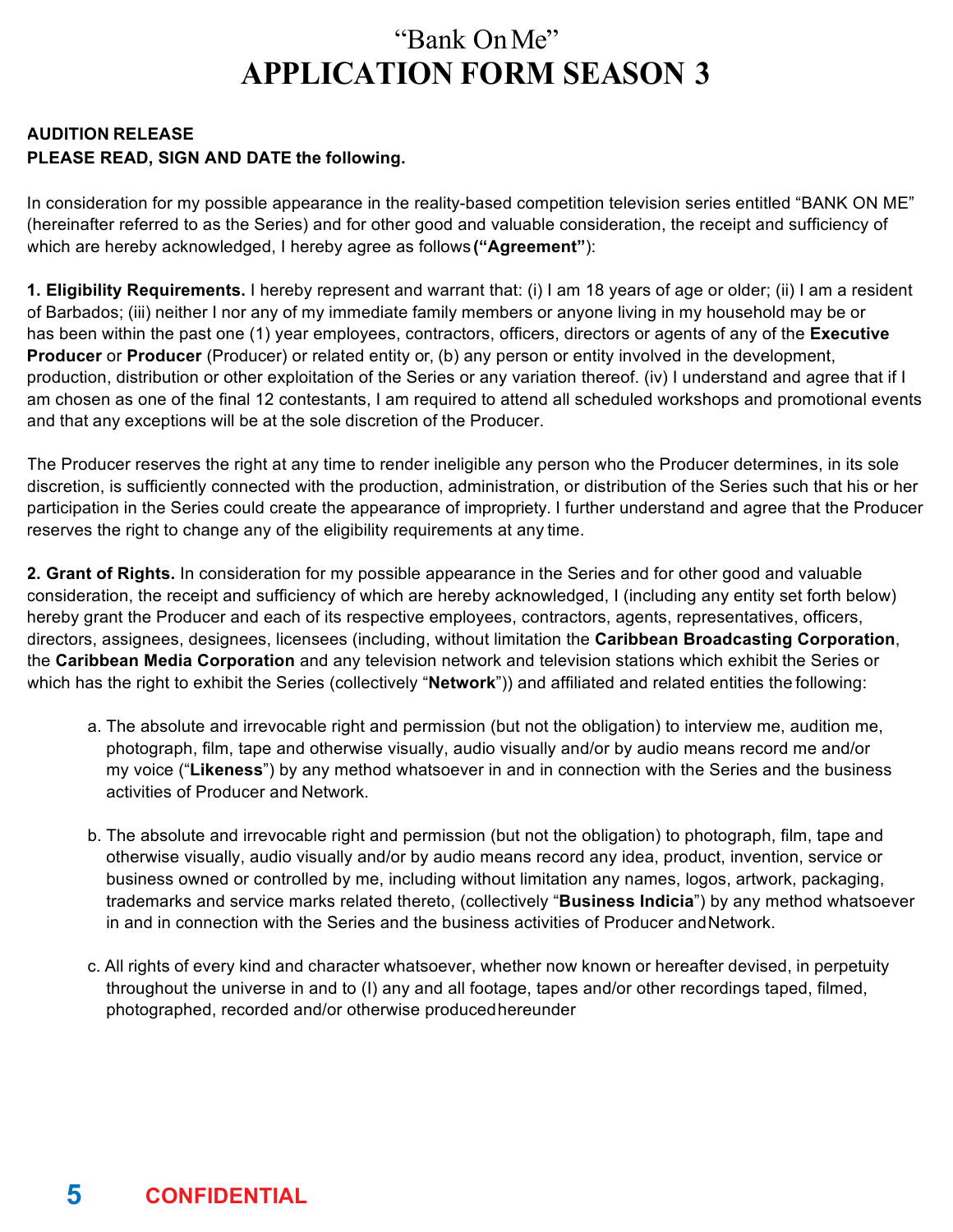depicting me and any performances or actions made by me, (ii) material supplied by me (whether scripted or unscripted, written, spoken, sung, or otherwise uttered or expressed by me) and information given by me and/or captured on any such footage, tapes, and/or recordings ("**Statements**"), and (iii) all of the results and proceeds thereof (collectively, (i), (ii) and (iii) shall be referred to as the "**Material**"). I acknowledge that the Material is specially ordered by the Producer for use as part of an audiovisual work and shall be considered a work made for hire for the Producer, and therefore the Producer shall be the author and copyright owner thereof for all purposes throughout the universe in perpetuity. To the extent that such Material is not deemed a work-for-hire in any jurisdiction, I irrevocably assign, transfer and convey such Material to the Producer including, without limitation, all copyrights, renewals, and extensions of copyrights therein, in all media now known or hereafter devised, throughout the universe in perpetuity. For the avoidance of doubt, the Material shall include neither the Business Indicia nor any other intellectual property relating to my business.

- d. The irrevocable rights to reproduce, edit, dub, subtract from, add to, modify or juxtapose the Likeness, Business Indicia, Statements and/or Material in any manner and to combine them with any other material. I understand, acknowledge and agree that Producer shall have no obligation to use any of the Likeness, Business Indicia, Statements and/or Material in or in connection with the Series.
- e. The irrevocable, perpetual, nonexclusive right to use, copy, digitize, sublicense, transmit, distribute, publicly perform, publish, display, and make any other uses of the Likeness, Business Indicia, Statements, whether or not embodied in the Material, in any media now known or hereafter devised, throughout the universe, in and in connection with the Series, including without limitation the advertising, promotion, marketing or exploitation of the Series (including without limitation commercial tie-ins and the exploitation of any allied, ancillary and subsidiary rights in and to the Series), and the business activities of the Producer and the Network.
- f. I understand, acknowledge and agree that the Producer may exercise any aspect of the foregoing granted rights without review by, compensation to, or approval by me or any other party, except as prohibited by law.
- g. I grant the rights hereunder whether or not I am selected to participate as a contestant in the Series in any manner whatsoever. Without limiting paragraph 4 below, I release the Releasees (as that term is defined herein below) from any and all liability arising out of its use of the Likeness, Business Indicia, Statements and/or the Material, and I agree not to make any claim against the Releasees as a result of the recording or use of the Likeness, Business Indicia, Statements and/or the Materials (including, without limitation,any claim that such use invades any right of privacy and/or publicity and/or any claims based on defamation, libel and/or false light and/or copyright, trademark or patentinfringement).

**3. Representations and Warranties.** I hereby represent and warrant that: (i) I, alone or in concert with any collaborators listed below (collectively "**Collaborators**"), have the right to grant the rights granted hereunder; (ii) I, alone or in concert with any Collaborators, have the right to enter into this Agreement; (iii) I, alone or in concert with any Collaborators, own and control all rights in and to the idea, product, invention, service or business that I desire to present as part of my participation in the Series; (iv) the consent of no other person, firm, corporation or labor organization (other than any Collaborators) is required to make my desired presentation or to enable the Producer to use theLikeness,Business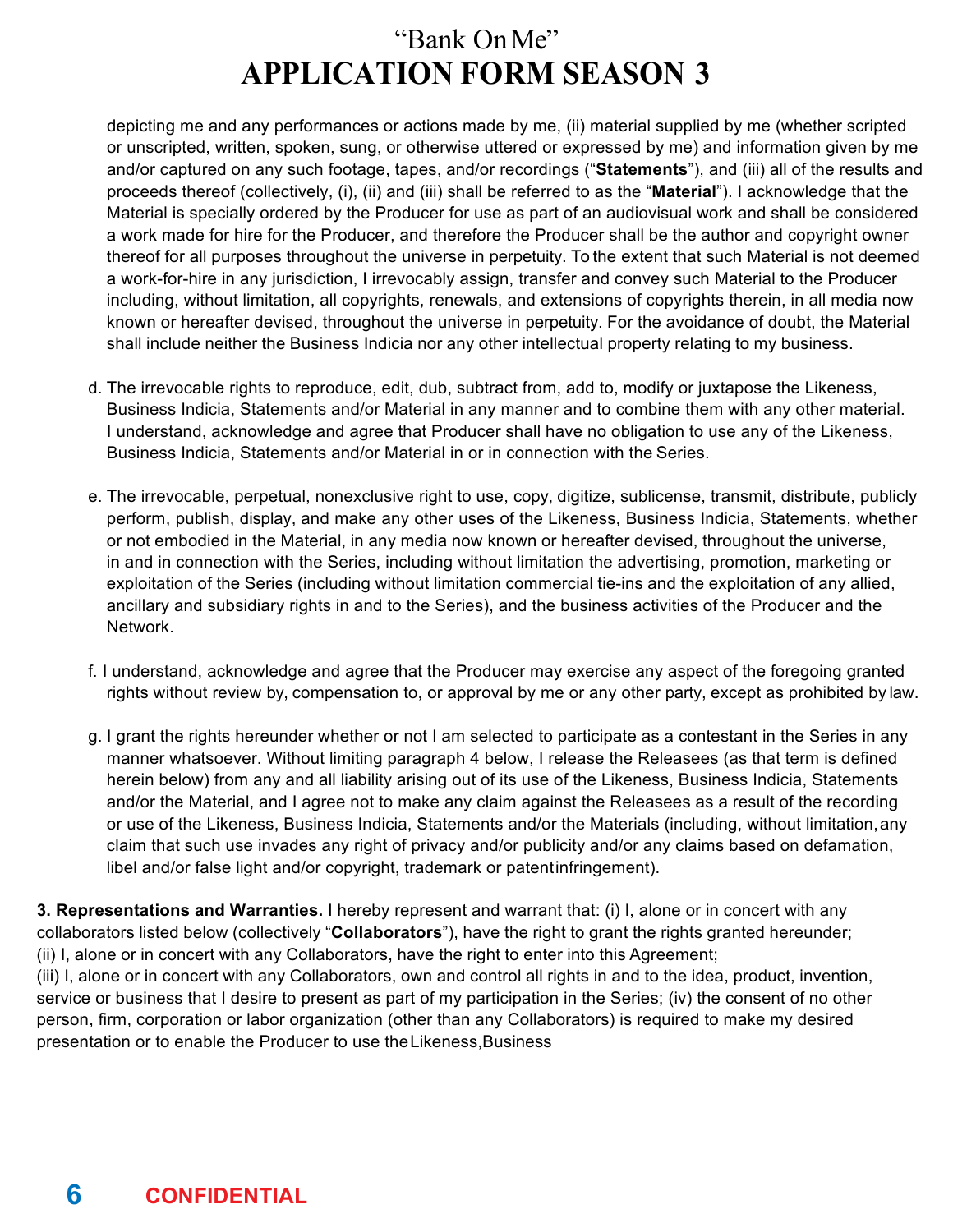Indicia, Statements and the Material as described herein; (v) the Producer's use of the Material, Business Indicia, Statements and Likeness hereunder will not violate the rights of any third party other than any Collaborators; (vi) the Producer shall have the right to use the Material free and clear of any claims for royalties, residuals or other compensation, either by virtue of this Agreement or any guild or union agreement, which I acknowledge does not govern my relationship with the Producer; (vii) I have answered all questionnaire and application questions completely, honestly and accurately, and I acknowledge that if any of the foregoing information is found to be false, that this will be grounds for my dismissal from the Series participant selection process and/or from the Series, if selected; (viii) I further understand and acknowledge that I will be required to enter into further agreements with Producer relating the business that I may present for possible investment (my "**Business**") and in connection with my participation in the Series; and (ix) I understand and agree that all decisions by the Producer concerning the selection of the participants are final and not subject to challenge or appeal.

**4. Confidentiality.** Without the express prior written consent of the Producer, I shall not at any time, reveal, report, publish or disclose any information or trade secrets obtained or learned by me about the Series, including, without limitation, any information concerning or relating to the Series, the participants, the events contained in the Series, any ideas, products, inventions, services or businesses presented by any participant in connection with the Series or the outcome of the Series or any episode or presentation associated therewith (collectively, "**Confidential Information**"). This confidentiality obligation shall remain in place whether or not I am selected to participate in the Series, and shall continue both during and after my participation in the participant selection and, if I am selected as a participant, my participation in the Series, and shall continue regardless of whether or not an episode of the Series has been broadcast which may include some or all of the Confidential Information. I further agree that any Confidential Information of which I become aware will only be used for the express and exclusive purposes for which the Producer has instructed me to use the Confidential Information.

**5. General Release.** To the maximum extent permitted by law, I, my heirs, next of kin, spouse, guardians, legal representatives, executors, administrators, successors and assigns (collectively "**Releasing Parties**") hereby irrevocably and unconditionally release and covenant not to sue the Producer, Network, Sponsor, their respective parent, subsidiary, affiliated and related entities, their successors, licensees, assigns, and their respective directors, officers, shareholders, members, employees, agents and representatives (collectively "**Releasees**") from any and all claims, actions, damages, liabilities, losses, costs and expenses of any kind (including, without limitation, attorneys' fees) (collectively "**Claims**") arising out of, resulting from, or by reason of my application for and/or participation in or in connection with the Series, including, without limitation, any travel I undertake in connection with my participation in the Series, any exploitation, distribution, exhibition, advertising and/or promotion of the Series or my appearance on the Series, any disclosure of my idea, product, invention, service or business, the failure of the Producer to select me as a participant, the cancellation of the Series, the negotiation, entry into or breach of any agreement between any venture capitalist, sponsor and me (whether during or after the production of the Series and whether or not such negotiation culminates in a binding agreement), or the exercise by Producer or anyone else of any rights granted by me under this Agreement, on any legal theory whatsoever (including without limitation personal injury, property damage, violation of privacy and publicity rights, false light, defamation, intentional or negligent infliction of emotional distress, products liability, breach of express or implied contract, breach of any statutory or other duty of care owed under applicable laws, infringement of copyright, trademark or patent, loss, limitation or reduction of any intellectual property rights and loss of earnings or potentialearnings).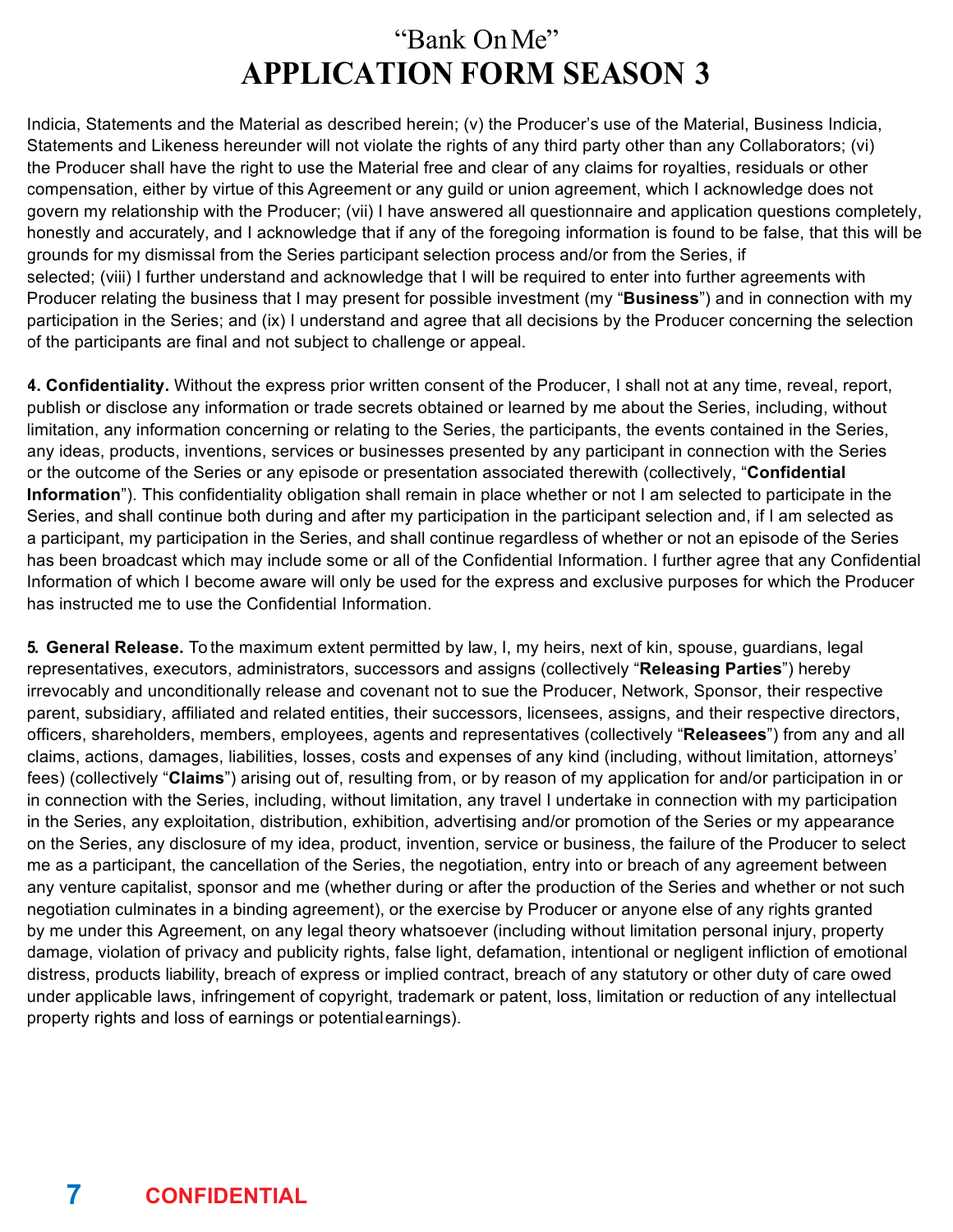**6. Limitation of Remedies.** Without limiting any provision of this Agreement, my remedies for any breach of this Agreement by the Producer or others will be limited to an action at law for damages (if any), and in no event will I be entitled to rescind this agreement or seek injunctive or any other equitable relief (including without limitation through any arbitration proceeding) in connection therewith. **Initial Here:**

**7. Release of Unknown Claims.** I acknowledge that there is a possibility that after my execution of this Agreement, I may discover facts or incur or suffer claims which were unknown or unsuspected at the time this Agreement was executed and which, if known by me at that time, may have materially affected my decision to execute this Agreement. I acknowledge and agree that by reason of this Agreement, and the release of liability contained herein, I am assuming any risk of such unknown facts and such unknown and unsuspected claims. This Agreement shall constitute a full release of liability in accordance with its terms. I and the Releasing Parties knowingly and voluntarily waive the provisions of any statute, law or rule of similar effect, and acknowledge and agree that this waiver is an essential and material term of this Agreement and that without such waiver, the Producer would not have accepted this Agreement or my application.

**8. Indemnity.** I, individually and on behalf of the Releasing Parties, agree to defend (at indemnitees' option), indemnify and hold harmless the Releasees from any and all Claims caused by or arising out of my application for and/or participation in and in connection with the Series, including, without limitation, any of the following: (i) any statement, action or omission made or taken by me or anyone else during or in connection with or relating to the Series; (ii) my failure to follow the instructions of Producer, Network, any of their officers, agents, representatives or employees, or anyone connected with the Series; (iii) my breach of any of my representations, warranties, undertakings, promises or obligations pursuant to this Agreement or the Series Rules (as may be promulgated and amended from time to time); (iv) my possession or use of any prize or investment; or (v) the use by Producer or Network or any of their respective licensees or assigns of any of the rights I have grantedherein.

**9. Governing Law.** This Agreement shall be shall be governed by and interpreted in accordance with the laws of Barbados applicable to agreements executed and fully carried out withinBarbados.

**10. Dispute Resolution/Binding Arbitration.** The Producer, on behalf of itself, Sponsors and Network, and I acknowledge, understand and agree that any action, proceeding or litigation concerning this Agreement or my appearance or participation in the Series may only be brought in Barbados and that, subject to the arbitration procedure below, the courts of Barbados shall have exclusive jurisdiction over me and the subject matter of any such proceeding. The parties agree that any and all disputes, controversies or claims arising under or relating to this Agreement or any of its terms, including without limitation the applicability of this arbitration provision, any effort by any party to enforce, interpret, construe, rescind, terminate or annul this Agreement, or any provision thereof, and any and all disputes or controversies arising under or relating to my possible appearance or participation in the Series that are not otherwise barred or released pursuant to the terms of this Agreement (collectively, "**Matters**"), and cannot be resolved through direct discussions, the parties agree to endeavor first to resolve by appointing a mediator as agreed by the parties. If any Matter is not resolved, as set forth above, the parties then agree that it shall be resolved by binding arbitration conducted in accordance with the Arbitration Act Cap. 110 of the Laws of Barbados.

The parties agree that the arbitrator's ruling in the arbitration shall be final and binding and not subject to appeal or challenge. The parties further agree that the arbitration proceedings, testimony, discovery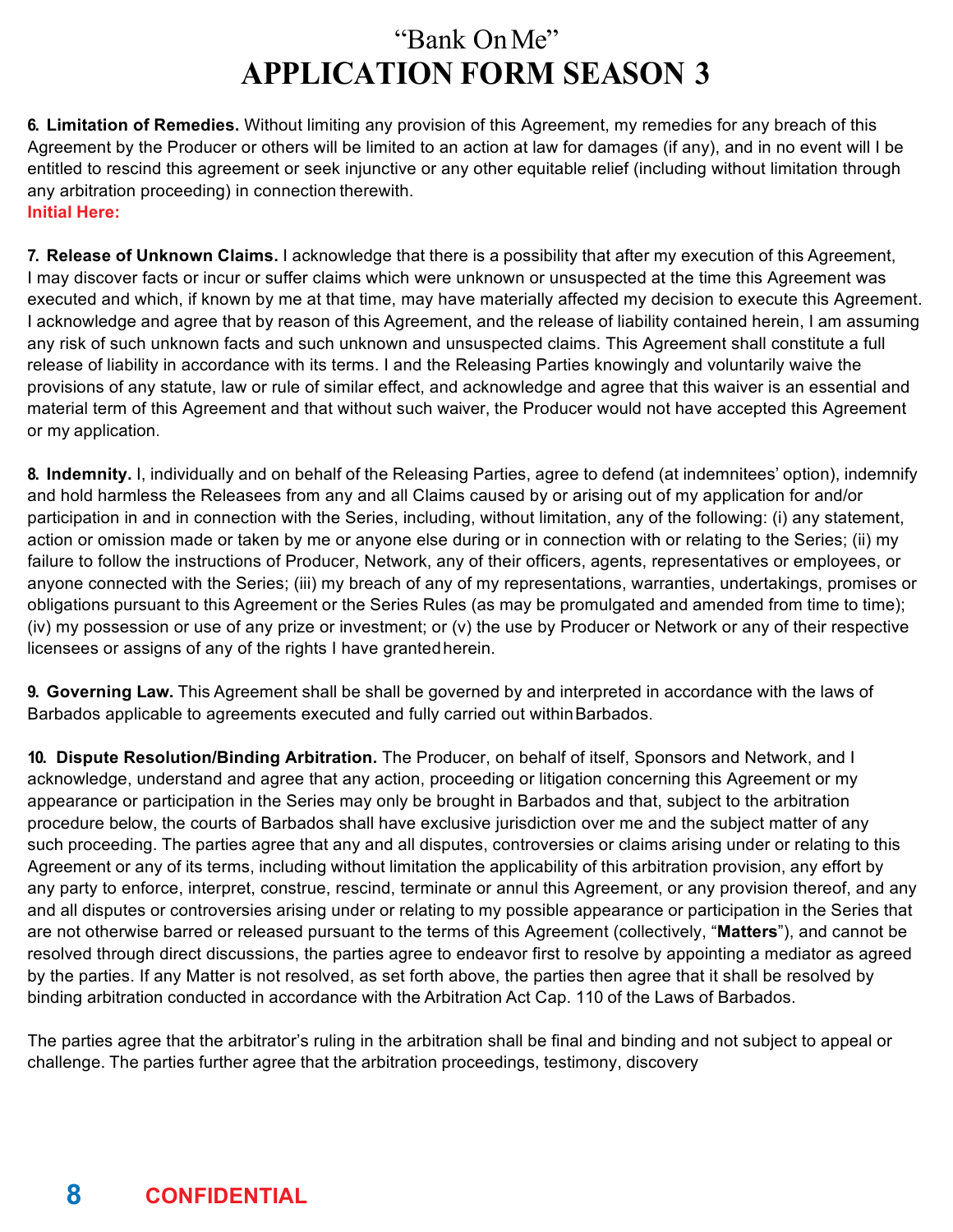and documents filed in the course of such proceedings, including the fact that the arbitration is being conducted, must be treated as confidential and must not be disclosed to any third party to such proceedings, except the arbitrator(s) and their staff, the parties' attorneys and their staff, and any experts retained by the parties.

#### **By agreeing to arbitration, the parties acknowledge that they have waived the right to a Courttrial.**

I further acknowledge and agree that the business realities of television productions of this nature, including the Series, create special circumstances for which the Producer must be able to maintain its ability to seek injunctive relief and/or other equitable and/or provisional remedies. Accordingly, the parties agree that nothing in this paragraph or in any of the applicable rules of arbitration shall prevent the Producer, Sponsors or Network from seeking provisional relief outside of arbitration. For example, a participant's premature or threatened disclosure in violation of the confidentiality provisions of this Agreement could result in a reduction of audience interest or other diminution in the value of the Series or Producer's, Sponsors or Network's rights hereunder, which would cause the Producer, Sponsors and Network irreparable injury and damage that could not be reasonably calculated or adequately compensated by damages in an action at law.

I hereby expressly agree that the Producer, Sponsors and Network shall be entitled to injunctive and other equitable relief pursuant to the Laws of Barbados.

**11. . Severability, Assignment.** Without limiting the foregoing, any provision of this Agreement that is invalid, illegal, or unenforceable will be ineffective only to the extent of such invalidity, illegality or unenforceability, without affecting in any way the remaining provisions hereof in such jurisdiction or rendering that or any other provision of this Agreement invalid, illegal or unenforceable in any other jurisdiction. The Producer (and its assignees and licensees) may freely assign, in whole or in part, any of their rights or obligations under this Agreement. I may not assign any of my rights or obligations under this Agreement.

**12. Entire Agreement.** In signing this Agreement, I have not relied on any representations or other statements that are not contained herein. No promises have been made to me other than as expressly set forth herein. This Agreement shall supersede and replace all prior and contemporaneous oral, written and electronic communications, understandings and agreements between Producer and me relating to the subject matter hereof. This Agreement sets forth the entire agreement between Producer and me with respect to the subject matter hereof and may not be altered or amended except by a writing signed by both parties.

**13. Modification or Amendment.** This Agreement cannot be changed, amended, modified or terminated except in writing signed by Producer and me.

**14. Waiver.** Any waiver of any term of this Agreement in a particular instance shall not be a waiver of such term for the future. I agree that the invalidity or unenforceability of any part of this Agreement shall in no way affect the validity or enforceability of any other part thereof.

**15. Acknowledgement of Further Agreements.** I (including any entity set forth below (or successor entity) and/ or through which I market or conduct or may market or conduct my Business) understand, acknowledge and agree that as a condition of and in consideration for being considered to participate in the Series I will be required to fully complete a Business Details Questionnaire, an Intellectual Property